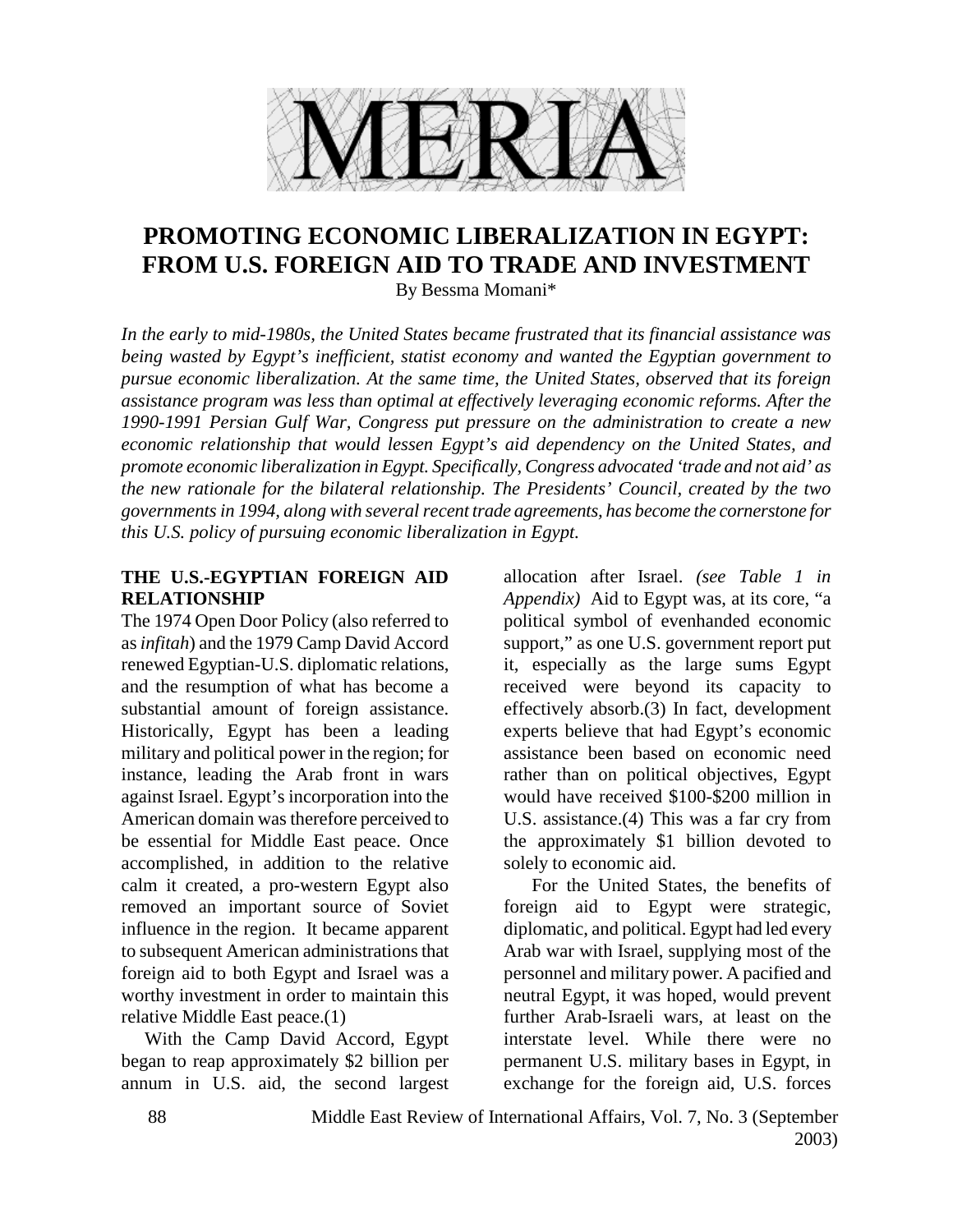were allowed access and were granted the ability to deploy equipment at strategic military posts in Egypt.(5) The United States and Egypt also regularly held joint military exercises called Bright Star, which involved infantry, airborne, artillery, and armored forces.(6) Moreover, military cooperation with Egypt allowed for a quick military reaction, including naval passage through the Suez Canal, to developments in the oil-rich Persian Gulf. This proved especially useful during the 1991 Persian Gulf War. In a declassified State Department report, the United States asserted that:

> The thrust of our security assistance program is to build a modern force with interoperable equipment capable of maintaining Egypt's defense and of working effectively with U.S. forces in coalition warfare. Egypt's strong military is a stabilizing force in the region. Its strength is at an apex when combined with U.S. forces in regional coalition operations, as was demonstrated during the Gulf War. We rely on Egyptian cooperation in providing quick transit of Egyptian airspace and through the Suez Canal. The U.S. military routinely conducts 6-8 transits of the Suez Canal and some 500 military overflights of Egypt each month. Egypt has developed extensive experience in peacekeeping and its military forces are working to enhance these abilities. At our request, Egypt contributed significantly to UN peacekeeping operations in Somalia. Egypt also participated in peacekeeping operations in Bosnia and provided troops or observers in Georgia, Liberia, Mozambique, Western Sahara and Namibia.(7)

regional access, and influence in military affairs are an important part of the American rationale for military aid. Correspondingly, U.S. foreign aid to Egypt is mostly comprised of military aid.

 U.S. foreign aid to Egypt also has ensured the preservation of a moderate Arab regime capable of playing a legitimizing, diplomatic role in Middle Eastern affairs. In addition to its military and political capabilities, historically, Egypt has also been a key intellectual center of the Arab and Muslim world.(8) Hence, in addition to its legitimizing role in U.S. operations against Iraq in 1990-1 (as well as in Somalia and Bosnia), Egypt was often a meeting point for U.S. peacemaking efforts between Arab states, Israel and the Palestinians. President Mubarak was also frequently brought into these discussions, acting as an Arab figurehead in diplomatic situations. Furthermore, the Egyptian-Israeli peace served as an example for other moderate Arab states to emulate. The United States hoped that peace with Egypt would create a domino effect in the region, turning rogue states into friendly ones.(9)

 The political advantages of U.S. foreign aid to Egypt were significant. Increasing Egyptians' standard of living promised to prevent a further rise of Islamic fundamentalism in that country, and thereby, the region. It was especially hoped that U.S. economic and food aid would undermine radical political elements. One senior administration official commented:

> No one is trying to underestimate the [Islamic extremist] threat. But what you have in Egypt and part of--a large part of our aid effort to Egypt is targeted on this is--is economic reforms, because it is only through moving forward on the economic/social agenda that one is able...to undercut the ability of these Islamic extremists to undermine the

To this day, military interoperability,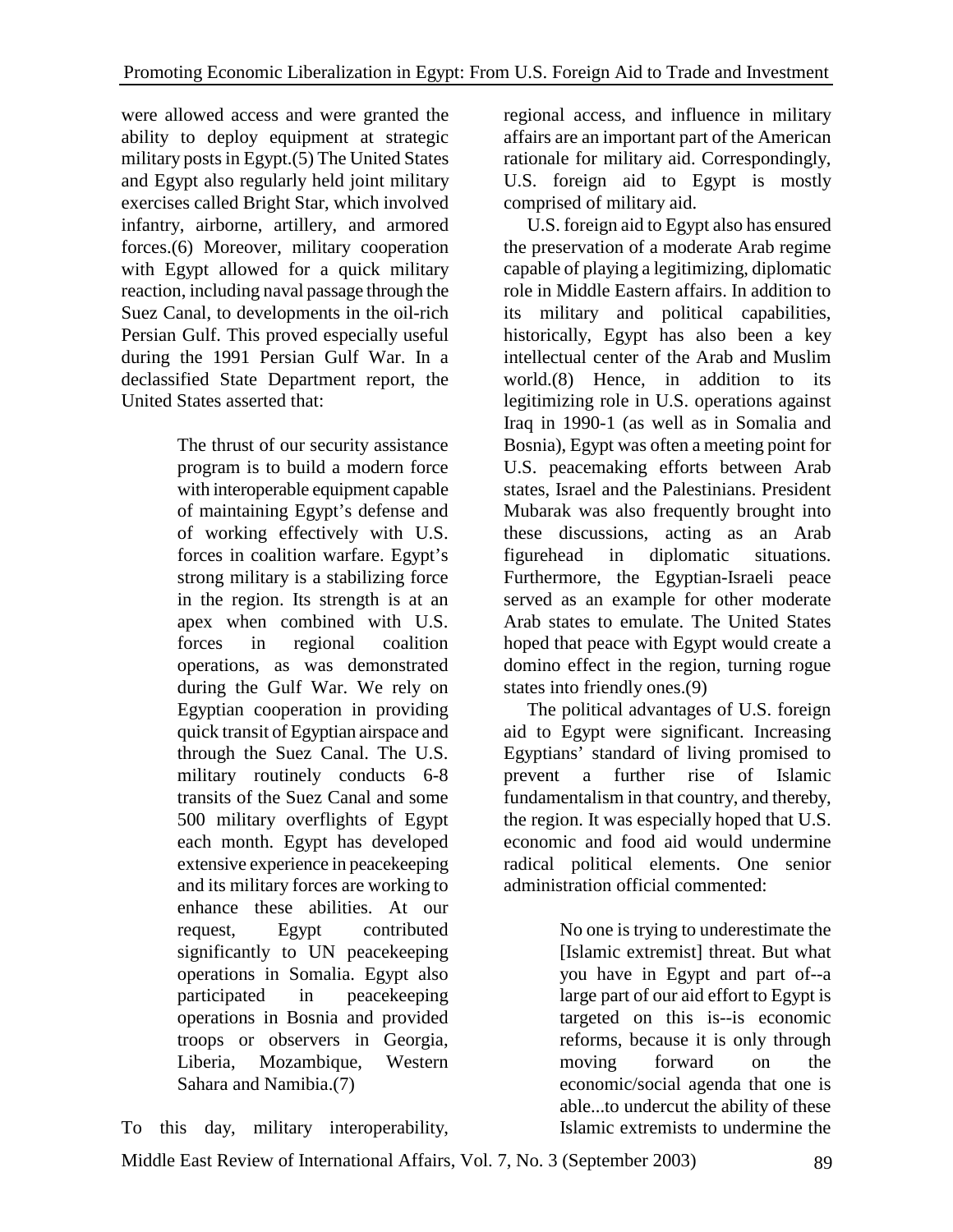political process, and quite frankly, come to power.(10)

The United States wanted to ensure, above all, Egyptian regime stability. U.S. foreign aid, it was believed, would undercut the ability of Islamic extremists to attain power while increasing the popularity of the Egyptian regime. Moreover, U.S. economic and food aid would allow the regime to delay implementing political liberalization by quelling the urban masses through government subsidies. In short, foreign aid to Egypt fulfilled U.S. strategic, diplomatic, and political objectives, while it was also intended to be a conduit for future economic liberalization.

#### **U.S. FOREIGN AID AND EGYPTIAN ECONOMIC LIBERALIZATION**

 One of the understated purposes of U.S. foreign aid has been to promote economic liberalization in Egypt. Some of the economic reforms, sought by the U.S. administration, included fiscal discipline, reducing government expenditures, increasing tax revenues, liberalizing interest rates, liberalizing exchange rates, liberalizing trade, promoting foreign direct investment, deregulating the public sector and safeguarding property rights. By the mid-1980s, however, the U.S. government recognized that its foreign assistance program to Egypt was ineffective at pushing these essential economic reforms forward. Part of the problem was that the United States Agency for International Development (USAID) was reportedly pressured into implementing projects that were more symbolic in nature than economically sound. USAID found itself promoting projects that clearly showed Egyptians that the project had been paid for by the United States. This was partly a reaction to the skepticism that Egyptians felt toward U.S. foreign aid. As a result, overly large and expensive projects were implemented merely because they were

highly visible to both the Egyptian regime and Egyptian people.(11) These same projects then tended to clash with overall U.S. objectives of advancing economic liberalization in Egypt.

 The United States also found that U.S. aid was inefficiently absorbed into the Egyptian economy because of inadequate economic reforms. A U.S. Government Accounting Office (GAO) report noted that "U.S. policymakers believed that Egypt might not have the capacity to absorb increased project aid and that the actual impact on the economy would depend on Egypt's response to basic economic reforms..."(12) Washington believed that money spent on Egypt was being wasted because of the inefficiencies in the statist Egyptian economy. USAID officials also believed that Egypt should take advantage of the cushion that foreign assistance gave the Egyptian government and implement economic liberalization, calling this "a window of opportunity" that Egypt continued to ignore.(13)

 The United States wanted Egypt to implement economic reforms, but recognized that it would not be able to pressure Cairo into pursuing economic liberalization. U.S. government reports indicated that "...although State [Department] officials agree with the need for structural changes in the [Egyptian] economy in the long term, they believe that pushing too hard for these changes may raise political tensions... and could adversely affect other important aspects of our bilateral relationship."(14) The State Department acknowledged that Egypt would not tolerate overt U.S. pressure to liberalize its economy. Similarly, USAID reported to the GAO that "...the Egyptian Government would greatly resent any effort on the part of the United States to condition or even create the appearance of conditionality being attached to assistance."(15) USAID, however, had, on occasion, tried to use funding as leverage for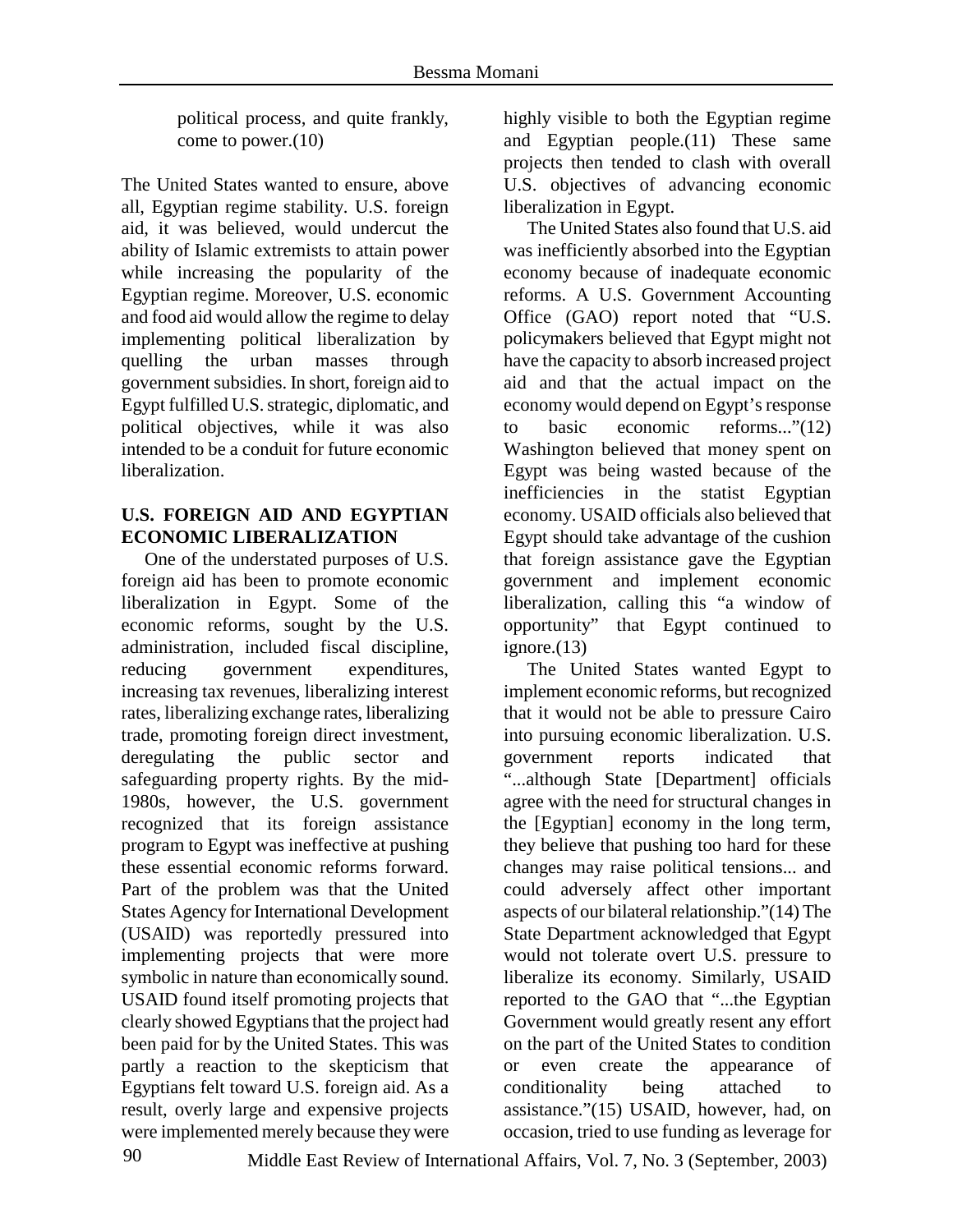policy reform. One incident involved pressuring the Egyptian government to increase electricity tariffs, which led to a negative reaction by the Egyptian government. According to the State Department, because of this incident with USAID, "the Egyptians felt misled" and the State Department observed, "This was a case in point of how not to go about leveraging reforms."(16)

 USAID was unable to use funds as leverage because the "political realities of this program make it difficult… to steadfastly follow a strategy of denying funding to a sector or project if the GOE [Government of Egypt] does not make policy reforms."(17) In other words, the Egyptian government perceived the aid program as an entitlement for signing the Camp David Accord, where equality of treatment between Egypt and Israel was supposedly guaranteed.(18) In consequence, USAID found that the aid at its disposal did not give the organization any real influence to induce Egypt to alter its economic policies.

 Moreover, the USAID mission complained that--despite having a staff of several hundred Americans--they were unable to manage the large sums of money promised to Egypt.(19) Another difficulty with U.S. financial assistance was that such large amounts of funds were amassed in preparation for upcoming projects, such that at one point more money was in the pipeline for projects than was actually being spent on projects.(20) Hence, because of both political and management difficulties, USAID was unable to influence the Egyptian government into liberalizing its economic policies.

 The United States needed a viable instrument to help push Egypt into economic liberalization, while being able to ensure the political stability of the Egyptian regime.(21) Although there continued to be much discussion regarding the efficacy of U.S. foreign aid, few proposed that it be removed entirely, mainly because of the underlying

belief within U.S. administrations that aid preserves peace in the Middle East.(22) Nevertheless, by the mid-1990s, the U.S. administration sought to use trade and private foreign investment as a means of pushing Egyptian economic liberalization forward.

## **SHIFT IN INSTRUMENTATION: TRADE AND NOT AID**

 During the Cold War, U.S. foreign aid was used to keep states in line and loyal to U.S. interests and objectives. As the notion of a country defecting to the Soviet side became obsolete following the end of the Cold War, the United States' need to dispense foreign aid decreased while its desire to advance its position in the global economy through private investment increased. In addition to this shift from doling out foreign aid to increasing private investment, what foreign aid remains has often been modified to promote private U.S. investment.(23)

 This increased propensity to promote private U.S. investment is the result of an increasing perception that the country's strategic objectives are relatively secure. U.S. administrations in the post-Cold War era have supported this shift in instrumentation as part of a larger "strategy of preponderance,"(24) a strategy aimed at preserving the United States' military and economic preeminence by economically engaging potential opponents and discouraging the emergence of other rivals for global power.(25) Some of the many measures taken following the Cold War to preserve U.S. economic primacy through promoting private U.S. investment include:

- expanding free trade agreements;
- increasing the prominence of the Commerce Department's Foreign and Commercial Service office to promote U.S. exports;
- creating the National Export Strategy to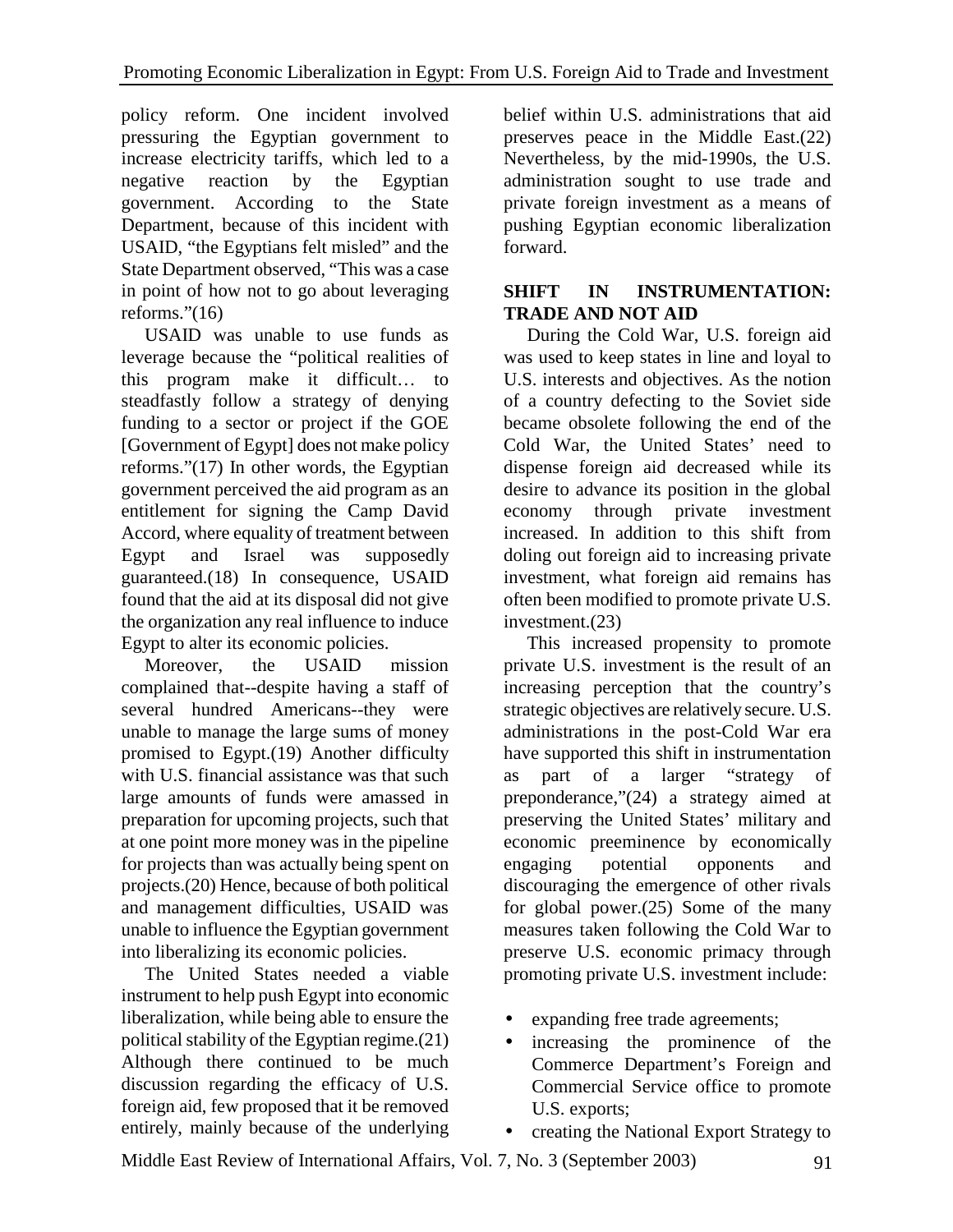assist private American firms compete internationally;

- creating the Advocacy Center (in the Department of Commerce) to help private U.S. firms resolve international disputes with foreign governments; and
- creating the National Economic Council in the White House to mirror and coordinate with the traditional National Security Council.(26)

 After the 1991 Persian Gulf War, Congress reassessed the value of foreign aid to Egypt, among other countries. Questions regarding the utility of aid to Egypt and to other states in the post-Cold War era were raised in Washington and in academic circles, especially as the raison d'etre for U.S. aid--checking Soviet influence--was no longer applicable.(27) This created tension between Congress and the Executive, as the former insisted that funds to Egypt were "going down the drain."(28) At the same time, public opinion grew strongly against continued foreign aid to both Egypt and Israel, as demonstrated in two 1994 polls conducted by the Chicago Council on Foreign Relations and the Wirthlin Group, and a 1995 poll conducted by the Program on International Policy Attitudes at the University of Maryland.(29) By 1993, Congress began recognizing that foreign assistance to Egypt needed to be streamlined and eventually eliminated. A 1994 Congressional Budget Office (CBO) report to the U.S. Congress suggested that "one possible approach would [be to] reduce grant aid given to Israel and Egypt to about the level that prevailed immediately after the Camp David Accords, saving more than \$1 billion a year in budget authority by the end of the decade."(30) Congress also argued that aid to Egypt should be decreased for strategic reasons. These reasons included:

The end of the Cold War and

corresponding cessation of Soviet loans to Mideast arms purchasers, as well as the effects of the Iran-Iraq War and the Persian Gulf War, together have reduced the military threats to Israel substantially. And if aid to Israel can be cut, funds going to Egypt... a country with only modest external threats probably can be too... At a time when around 30 major armed conflicts are being waged around the world, it is not clear that the Middle East deserves such a disproportionate share of available funding.(31)

Momentum for reduction in U.S. aid increased even more when the Palestinian Liberation Organization (PLO) and Israel signed the Declaration of Principles in 1993. One writer asserted that it had become "increasingly difficult to justify paying Cairo huge sums to do what is, presumably, in Cairo's best interest--remain at peace with Israel." (32) When Jordan and Israel made peace in 1994, the strategic value of Egypt appeared even more tenuous. Still, Jordan's peace with Israel, while important to overall U.S. strategic objectives, only slightly reduced the value of Egypt's role in the peace process, as Jordan is a small country with little military presence in the region. The symbolic value of Jordan's incorporation into the peace camp was, however, essential. Consequently, in 1997, Congress appropriated an additional \$100 million to Jordan, allocated from both Egypt and Israel's economic aid.

 This redistribution of aid was one manifestation of the Congressional pressure on the White House to reduce the aid dependent relationship with Egypt and redirect assistance to other states. At the same time, Congress recognized the importance of a pro-western Egyptian government and did not want to jeopardize future Middle East peace.(33) The CBO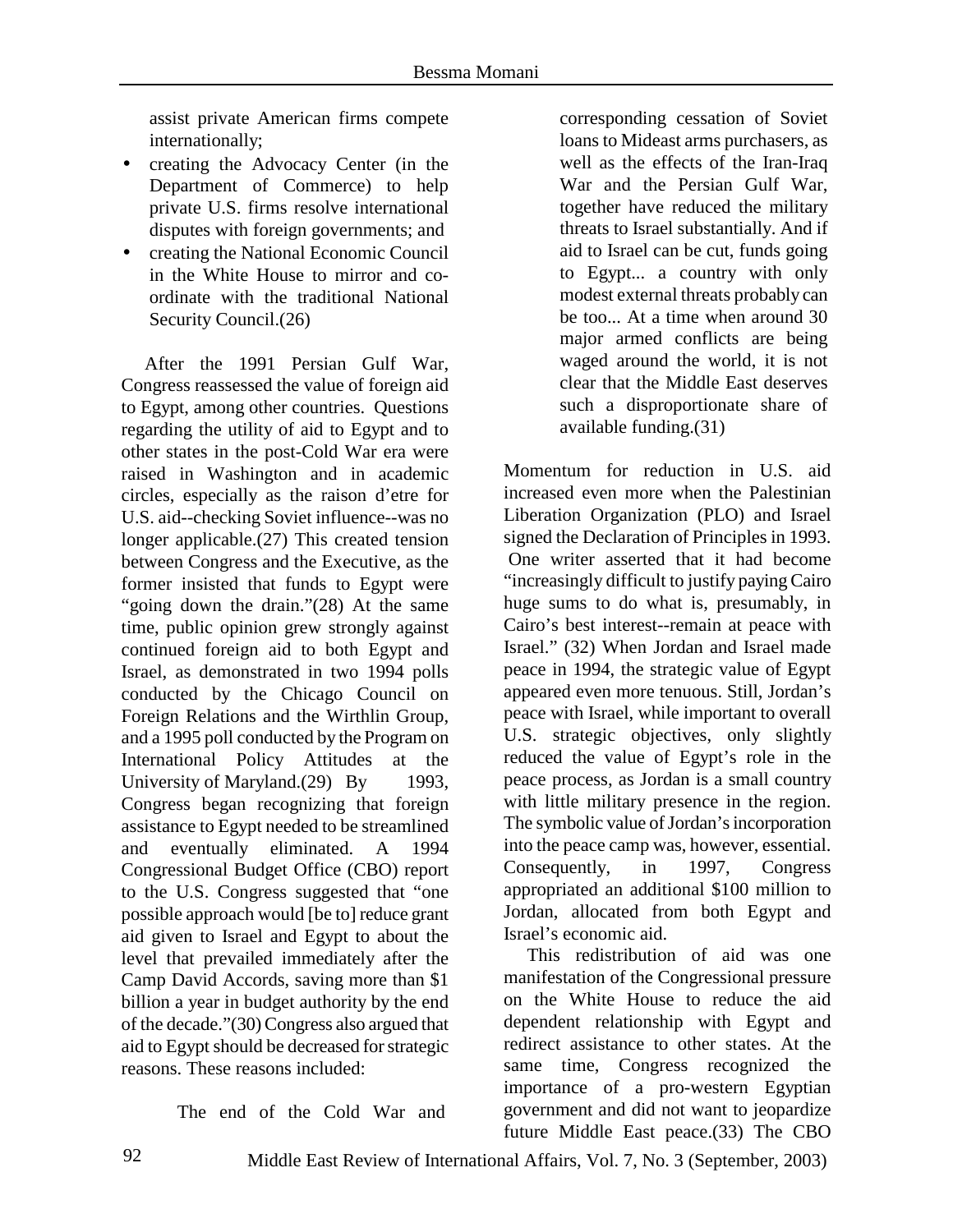report warned that:

Larger cuts in aid could well be imprudent. Israel and Egypt remain very important U.S. allies in a region still fundamentally unstable and dangerous. Moreover, Egypt's political stability--a linchpin of the prospects for lasting Middle East peace--is hardly assured at this time, and its prognosis might worsen if economic conditions deteriorated further.(34)

 Clearly, ensuring peace in the Middle East required a prosperous Egyptian economy, and the CBO report recognized that economic malaise in the country could lead to political insurgency. The dilemma was how to decrease U.S. foreign assistance to Egypt while ensuring that the Egyptian government pursued economic liberalization. The solution decided upon was to increase American-Egyptian trade ties through promoting private sector investment while reducing official assistance. This was thought to ensure economic liberalization and growth in Egypt while preserving a strong American-Egyptian relationship. This was also in keeping with Congressional debates over changes to the future of U.S. foreign assistance programs, specifically "whether the United States still needs to maintain an active, globally focused economic aid program, or can it be transformed as a smaller, more targeted instrument, with some elements being 'privatized' that would support only the highest U.S. foreign policy interests."(35) Privatizing elements of the foreign aid program was considered to be a viable option in the case of Egypt.(36)

 Congress pressed the Executive in 1993 to change the underlying principle of U.S. foreign assistance to 'trade and not aid.' Through increased foreign trade and stronger bilateral economic relations, Congress sought

to preserve Middle East peace and promote economic liberalization in Egypt while decreasing official foreign assistance. In 1993, a senior administration official commented, "a key link to the talks on assistance with Egypt was the importance that the President [Clinton] and the U.S. attach to Egypt's economic reforms, which in the U.S. view are vital to the future of Egypt. And we want to continue to be as supportive as possible in that effort and helping Egypt progress toward self-sufficiency is a key objective."(37) Economic cooperation instead of aid dependency was the new aspiration for future American-Egyptian economic relations.

 In 1995, U.S. Ambassador to Egypt Edward Walker stated, "what we really want to encourage is a relationship with Egypt based on trade, friendship and a partnership that is not ultimately based on aid," suggesting that the new relationship "represents a concerted effort by the U.S. business community and the U.S. government to expose American business to the opportunities of the region." Walker added, "[my] staff has diplomatically observed in our commercial publications that there are many American companies over the horizon waiting for the situation [of state control] to clarify."(38) The new initiative was to make "Egypt open for U.S. business." While the Executive and Congress generally considered enhanced trade with Egypt to be of more strategic and political than economic benefit, it was also thought that trade would be a more effective strategy than aid at inducing economic liberalization.(39)

 In 1994, Vice President Al Gore was placed in charge of a dialogue with President Husni Mubarak to find a basis for the bilateral relationship with Egypt after the end of aid.(40) The new relationship was formally called the U.S.-Egypt Partnership for Economic Growth and Development. The purpose of the initiative was to foster American private investment in Egypt as an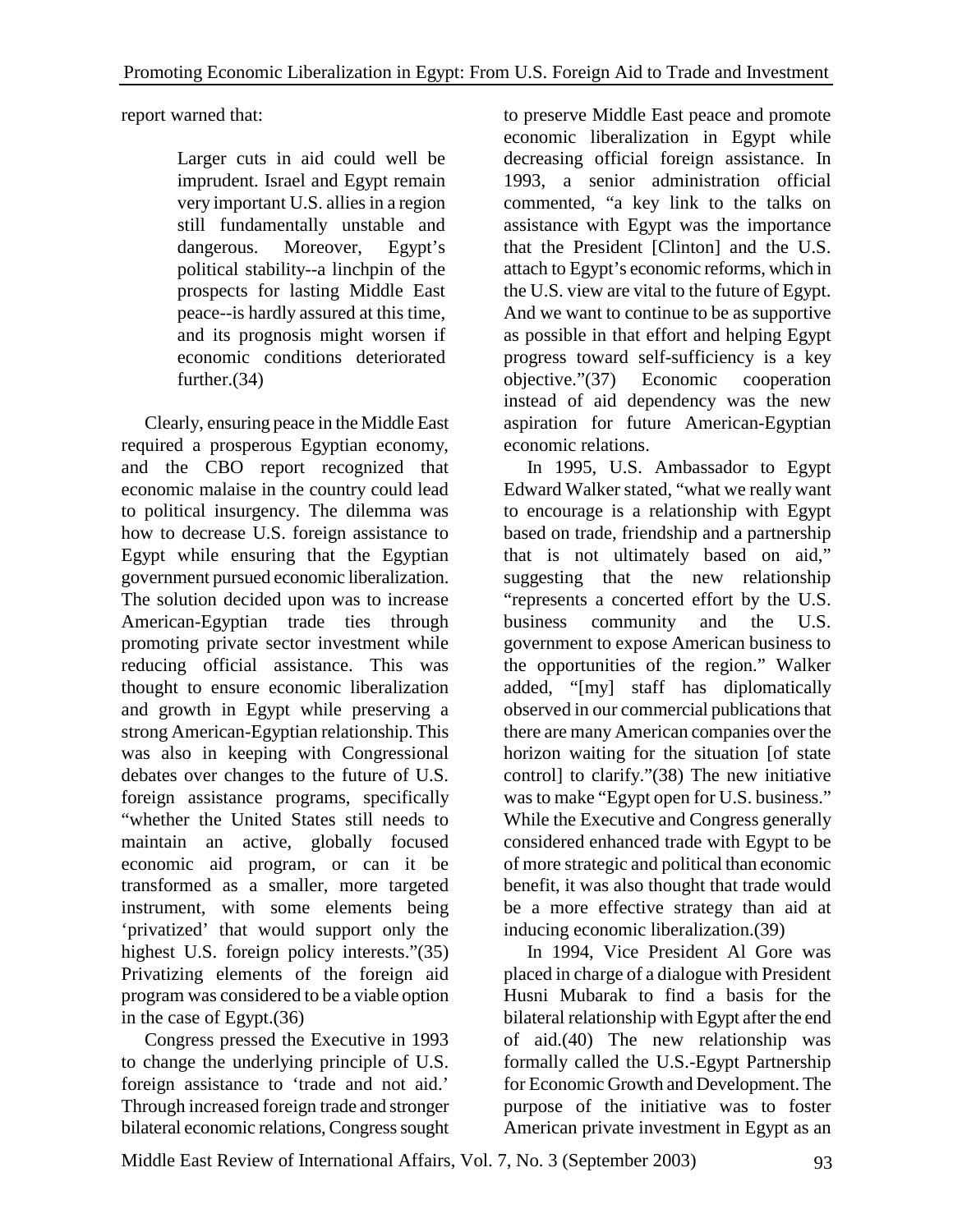alternative to official U.S. government aid, ushering in a new model for U.S.-Egyptian relations.

 The structure of the partnership consisted of various committees in charge of promoting private sector development. The committees included Economic Policy, Trade, Investment, and External Finance; Technology; Sustainable Development and the Environment; and Education and Human Resource Development. Some of the activities of the committee on Economic Policy, for example, involved providing technical advice on privatization, WTO rules, intellectual property right protection, improving Egyptian capital markets, establishing government securities, improving sales tax rules and agricultural price liberalization.(41) The partnership effectively started to promote American private sector initiatives and to promote economic liberalization.

 Most importantly, the new relationship was institutionalized with the advent of a binational consultative council. The partnership established a joint private sector Presidents' Council, one in Egypt and one in the United States, to advise each government on opportunities to further advance Egyptian economic liberalization and bilateral economic relations.(42) The Council was composed of both American and Egyptian representatives who consulted independently, bilaterally and with their respective governments. The Council became an important policymaking forum on economic issues affecting both countries.(43)

 The Presidents' Council consisted of 15 American and 15 Egyptian corporate representatives. Among the American companies involved were Lucent Technologies, Motorola, Citibank, General Electric, Pfizer, and Babcock and Wilcox. The U.S. representatives were mainly derived from the oil industry, and also from the telecommunications and pharmaceutical sectors. The Egyptian companies included

the Egyptian British Bank, Ezz Group, Fine Foods Group, Nile Clothing Company, and the Orientals Group. Many of these companies have well-established connections with the Egyptian elite and are close to President Mubarak. These crony capitalists include the President's son, Gamal Mubarak, who was acting chair of the Egyptian Presidents' Council (a fact that lends credence to the suggestion that Egypt has changed its domestic base of support from public employees to business elites).(44)

 The Presidents' Council became a new means of communicating American desires for Egyptian economic liberalization. The Council's influence in shaping Egyptian economic policy is evident. Public impression of the Council was that it had become the prime source for policy ideas, and in effect the new 'shadow cabinet' in Egypt.(45) This was, however, denied by members of the Council itself. The Egyptian Co-Chair of the Presidents' Council remarked, "The Council has a purely consultative role and has no executive authority of any kind."(46) A United States Information Service (USIS) spokesperson suggested that, despite the Egyptian Council's attempts to keep a low profile, it is widely regarded as an elite club.(47)

 The Presidents' Council worked to advance many structural economic reforms, such as helping Egypt to privatize the telecommunications, banking, customs and taxation sectors. In March 1997, President Clinton said "the U.S.-Egypt partnership for economic growth and development has made a real difference by promoting privatization and tariff reduction."(48) President Clinton added, "The Presidents' Council… has achieved dramatic success, increasing trade and economic reforms, and deepening support for necessary economic reforms."(49) Vice President Gore and President Mubarak's joint statement affirmed that "the private sector must continue to play the role of a full partner with government in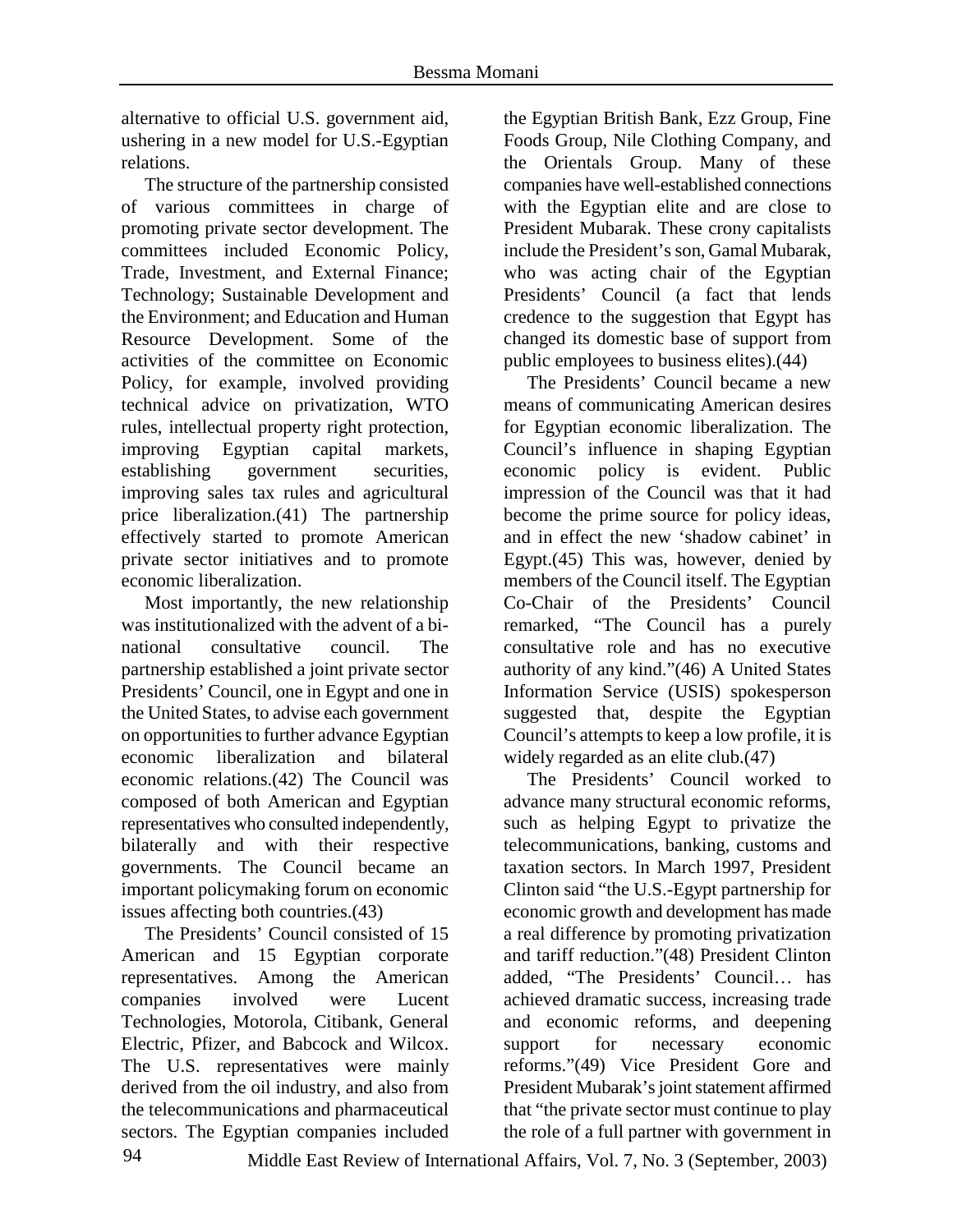Egypt's development," and welcomed the continuing input of the U.S.-Egypt Presidents' Council.(50)

 American members of the Council have lobbied Congress for expanding Egyptian-U.S. trade relations into a free trade agreement; they have consulted with Egyptian Ministers to advance economic policy reforms; and have defended U.S. corporations, such as Babcock and Wilcox, Lucent Technologies and Microsoft, in disputes with the Egyptian government.(51) American members have also advocated U.S. corporate interests in Egypt and had strong connections to Vice President Al Gore's Office, the Treasury Department and the State Department.

 In 1998, the Egyptian-U.S. relationship expanded further. On May 3, 1998, Vice President Gore announced the new Trade and Investment Framework Agreement (TIFA), which extended the scope of the 1994 U.S.- Egyptian Partnership for Economic Growth and Development.(52) U.S. Trade Representative Charlene Barshefsky highlighted that "entering into a TIFA with Egypt marked the first step toward creating freer trade between our two countries, and established the basis for stronger economic ties to bolster our joint efforts at further peace in the region."(53)

 Though the TIFA was an important first step towards creating a legal framework for a future Free Trade Agreement (FTA) with Egypt, there are several issues that must be overcome before such an agreement is signed, including U.S. domestic concerns, such as the impact on unskilled American workers.(54) Such an FTA, if signed however, would have great importance as it would in effect create the beginning of a regional free trade area in the Middle East. As stated in a Congressional letter to President Clinton on November 1, 2000: "a U.S.-Egypt free trade agreement, when combined with free trade agreements with Israel, the Palestinians, and Jordan, would

form the basis for a Middle East Free Trade Region with the essential peace partners. Regional economic integration will be a key to lasting peace and stability in the region."(55) Others, such as U.S. Trade Representative Charlene Barshefsky, have also mentioned such an agreement's importance for regional peace, "Free trade talks are not substitutes for peace negotiations, but they can help by giving countries a stake in each other's prosperity."(56)

 After Congress approved the FTA with Jordan in October 2000, Congressional support for a similar agreement with Egypt started to mount.(57) The American members of the Presidents' Council were instrumental in alerting the Congressional members who had signed the letter in support of Jordan's trade agreement of the need to do the same with respect to Egypt.(58) As a result, fortyfive Congressional representatives sent a letter to President Clinton on November 1, 2000, urging the administration to begin negotiating a FTA with Egypt and citing the geopolitical and economic benefits of such an agreement. Congress also noted that an FTA would be a suitable step toward streamlining official assistance to Egypt and would support the ten-year economic assistance phase-down negotiated between the two countries in 1998.(59)

 Despite moderate Congressional support for a FTA with Egypt, the Clinton administration had reservations regarding the readiness of Egypt to become a full trading partner. Then U.S. Ambassador to Egypt Daniel Kurtzer highlighted several measures that needed to be implemented in Egypt before negotiating a FTA. The Government was to pursue:

> 1) full implementation of the WTO TRIPS [Trade-Related Aspects of Intellectual Property Rights] agreement; 2) implementation of the WTO Customs Valuation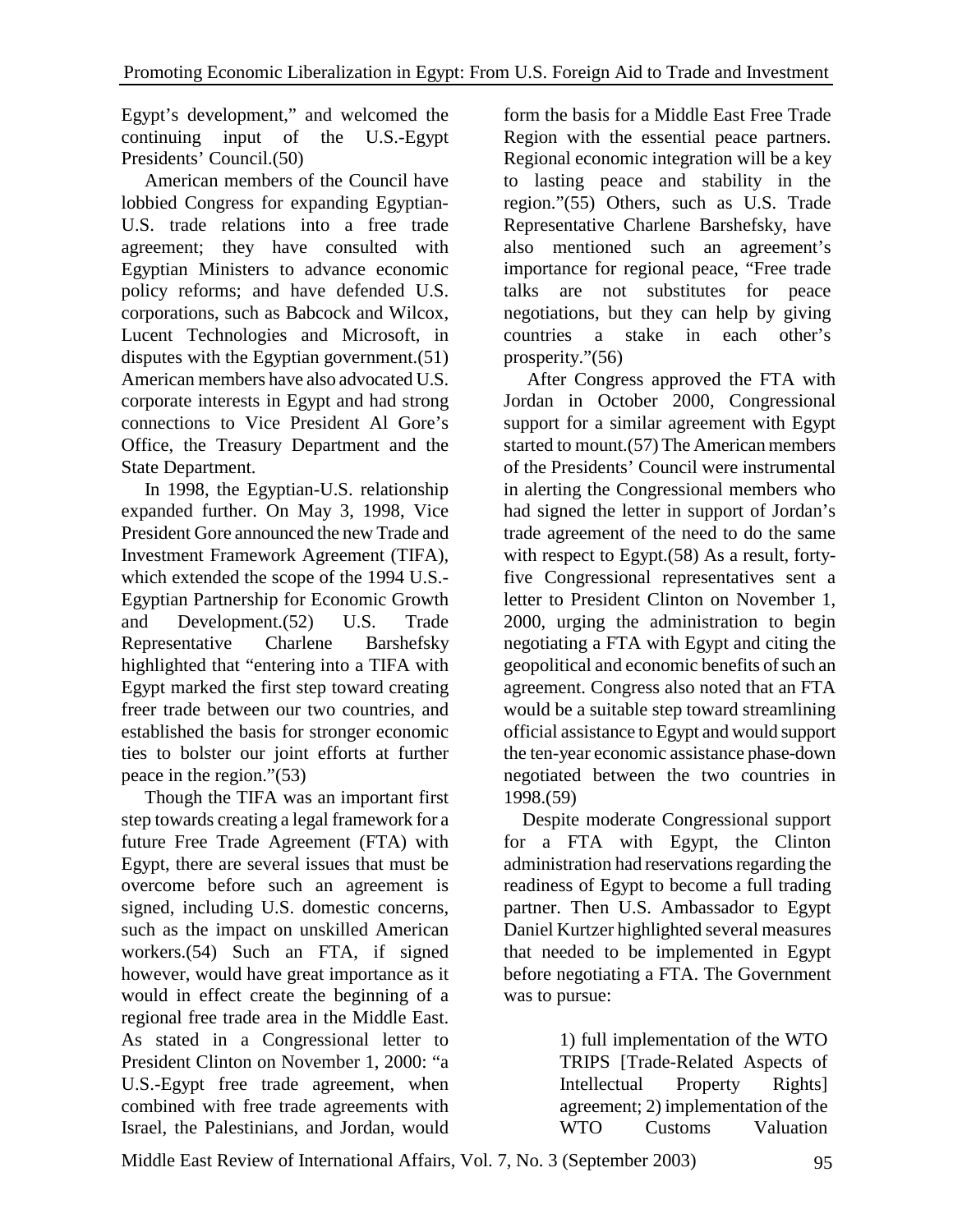Agreement; 3) joining the WTO Information Technology and Basic Telecommunications Agreement; 4) liberalization of additional services and additional tariff reductions; 5) additional IPR [Intellectual Property Rights] protection; 6) improving Egypt's standards and inspection program; and 7) consider joining the WTO Government Procurement Agreement.(60)

 While the Clinton administration was hesitant about entering into a FTA with Egypt, Egyptian diplomatic sources claim that George W. Bush's administration is more willing to formalize such an agreement.(61) Secretary of State Colin Powell discussed a proposed FTA during his trip to Egypt in February 2001. Presumably the talks went well, considering that President Mubarak announced on March 1, 2001 that he would be going to Washington to initialize a FTA with the United States in the coming months.(62) However, despite initial Egyptian optimism, a FTA did not arise from President Mubarak's trip to Washington. According to Egyptian government sources, the U.S. government requested that Egypt immediately implement the TRIPS agreement in order to protect U.S. pharmaceutical companies' patent rights in Egypt. For fear of social unrest, particularly following the revival of uprisings in the Palestinian occupied territories, which produced sympathy rallies in the streets of Cairo, the Egyptian government declined to sign the TRIPS agreement.(63) In a May 2003 speech to Egypt's American Chamber of Commerce, U.S. Ambassador to Egypt David Welch added that customs reforms, liberalization of trade in textiles and the removal of bans on some American meat products needed to be addressed.(64) Furthermore, in a June 2003 trip to the Middle East, U.S. Trade Representative Robert Zoellick stated that, despite

advancements in intellectual property rights reform, "...what's important for Egyptians to recognize is that this [a FTA] is not just going to be handed to them on a plate by foreign ministers because Egypt is a big and important country. It's going to require some work."(65) Consequently, the Egyptian and U.S. governments have yet to finalize a FTA.

#### **CONCLUSION**

 Egypt plays an important role in achieving the United States' strategic objectives in the Middle East, and consequently, the United States contributes approximately \$2 billion per year to uphold that pro-Western regime. By the mid-1980s, Congress and the U.S. administration began to push for increased economic liberalization through foreign aid, but this produced very limited results. With the end of the Cold War, the United States sought to reduce Egypt's dependency on economic aid and to liberalize Egypt's economy using a new policy of increasing the amount of private investment in the country. This new strategy produced the U.S.-Egypt Partnership, its Presidents' Council, and several new trade agreements, which may eventually culminate in a free trade agreement between the two countries. Promoting economic liberalization in Egypt has been productive. Egypt has shed many of its statist policies through currency devaluation, increased privatization, trade liberalization, better fiscal management, and increased foreign investment.

*\*Dr. Bessma Momani is an Adjunct Professor in the Department of Political Science at the University of Western Ontario, Canada. She is the author of a forthcoming article in* Review of International Political Economy*, entitled "American Politicization of the IMF", and currently working on examining Middle East economic integration and Fund surveillance.* 

### **NOTES**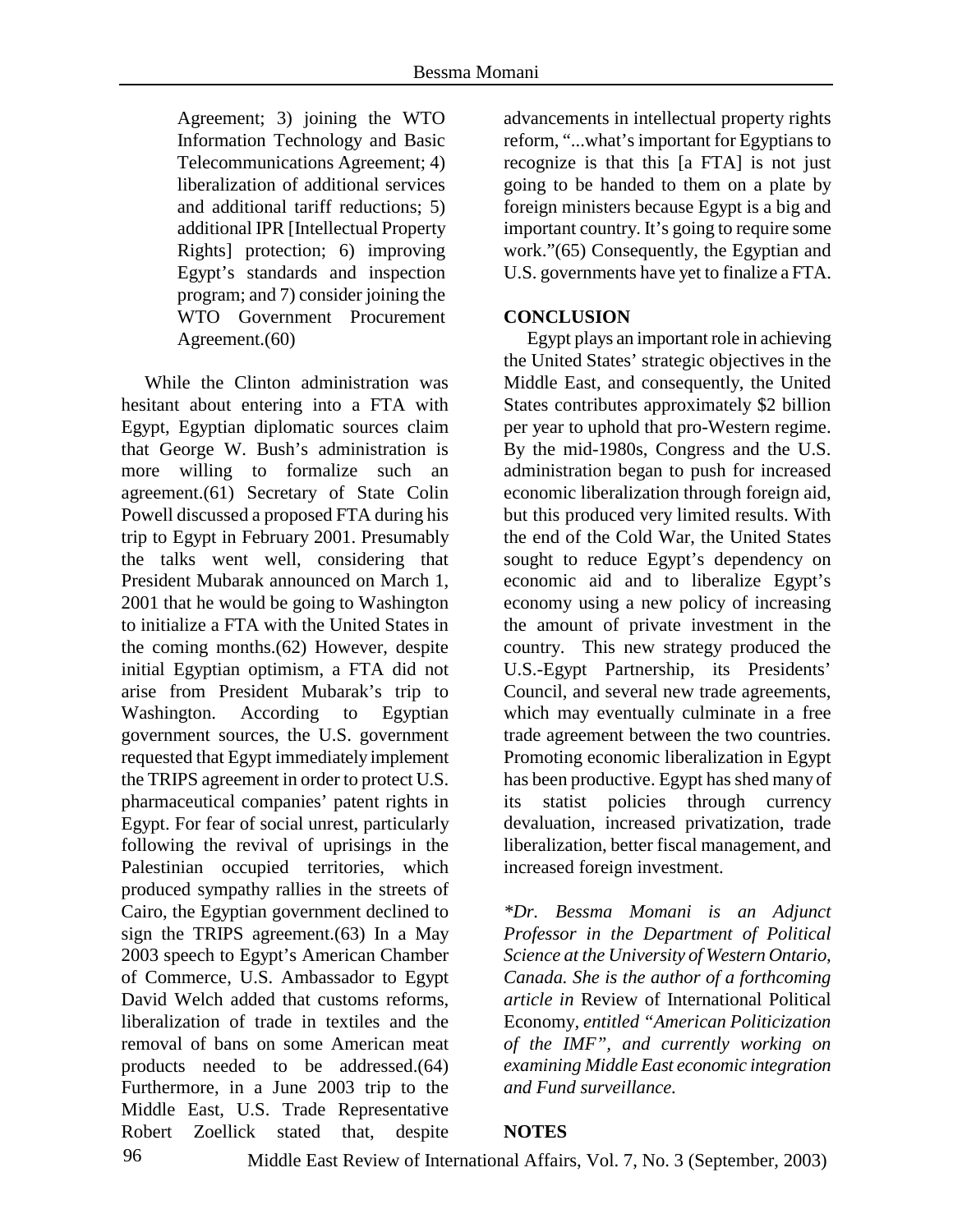1. William Quandt, "American-Egyptian Relations," *American-Arab Affairs*, Vol. 22, No.3 (Fall 1987), p. 2.

2. Clyde Mark, "Egypt-United States Relations," *CRS Issue Brief for Congress*, IB93087, 9 (February 9, 2001), p. 15.

3. U.S. Government Accounting Office (GAO), Egypt's Capacity to Absorb and Use Economic Assistance Effectively, September 15, 1977, ID-77-33, (Washington DC: GPO, 1977), p. 1.

4. U.S. Government Accounting Office (GAO), "The U.S. Economic Assistance Program for Egypt Poses a Management Challenge for AID," July 31, 1985, GAO/NSIAD-85-109, (Washington, DC: GPO, 1985), p. 7.

5. William Quandt, The United States and Egypt: an Essay on Policy for the 1990s, (Washington, DC: Brookings Institution Press, 1990), p. 33.

6. Clyde Mark, "Egypt-United States Relations," p. 11.

7. Department of State (DOS), "Briefing Papers for Vice President's Trip to Egypt," Declassified Cables, (August 1994), p. 3.

This document was acquired through the Freedom of Information Act.

8. Gregory Aftandilian, Egypt's Bid for Arab Leadership: Implications for U.S. Policy, (New York: Council on Foreign Relations Press, 1993), p. 80.

9. See Robert F. Zimmerman, Dollars, Diplomacy, and Dependence: Dilemmas of U.S. Economic Aid, (Boulder: Lynne Rienner Publishers, 1993); James Phillips, "Options for the U.S. as Egypt's Time of Reckoning Nears," *The Backgrounder*, The Heritage Foundation, Vol. 546, No. 10 (November 1986), pp. 1-12; Alfred Atherton, Egypt and U.S. Interests, (Washington, DC: John Hopkins University, 1988); Gregory Aftandilian, Egypt's Bid for Arab Leadership: Implications for U.S. Policy, (New York: Council on Foreign Relations Press, 1993).

10. White House, Office of the Press Secretary, "Background Briefing by Senior Administration Official," White House Press Release, (October 25, 2:35 P.M. EDT. 1993), p. 8.

11. U.S. GAO, "The U.S. Economic Assistance Program for Egypt Poses a Management Challenge for AID," p. iii.

12. U.S. GAO, "Egypt's Capacity to Absorb and Use Economic Assistance Effectively," p. 1.

13. U.S. GAO, "The U.S. Economic Assistance Program for Egypt Poses a Management Challenge for AID," p. 9.

15. U.S. GAO, "The U.S. Economic Assistance Program for Egypt Poses a Management Challenge for AID," p. 20.

16. U.S. GAO, "The U.S. Economic Assistance Program for Egypt Poses a Management Challenge for AID," p. 10.

18. Zimmerman, Dollars, Diplomacy, and Dependence, p. 83.

19. U.S. GAO, "The U.S. Economic Assistance Program for Egypt Poses a Management Challenge for AID," p. iii.

20. See Heba Handoussa, "Fifteen Years of US Aid to Egypt: A Critical Review," in Ibrahim M. Oweiss, ed., *The Political Economy of Contemporary Egypt*, (Washington, DC: Georgetown University Press, 1990), pp. 109-124.

21. See Bessma Momani "American Politicization of the IMF" *Review of International Political Economy*, (forthcoming), for a discussion of how the U.S. government used its influence in the IMF to ensure Egyptian economic reforms were undertaken while keeping soft conditionality.

22. Edward Walker, "United States-Egyptian Relations: Strengthening Our Partnership," *SAIS Review*, Vol. 17, No. 1 (Winter-Spring 1997), pp. 147-62.

23. For a description of changes in U.S. foreign aid, see Curt Tarnoff and Larry Nowels, "Foreign Aid: An Introductory Overview of U.S. Programs and Policy,"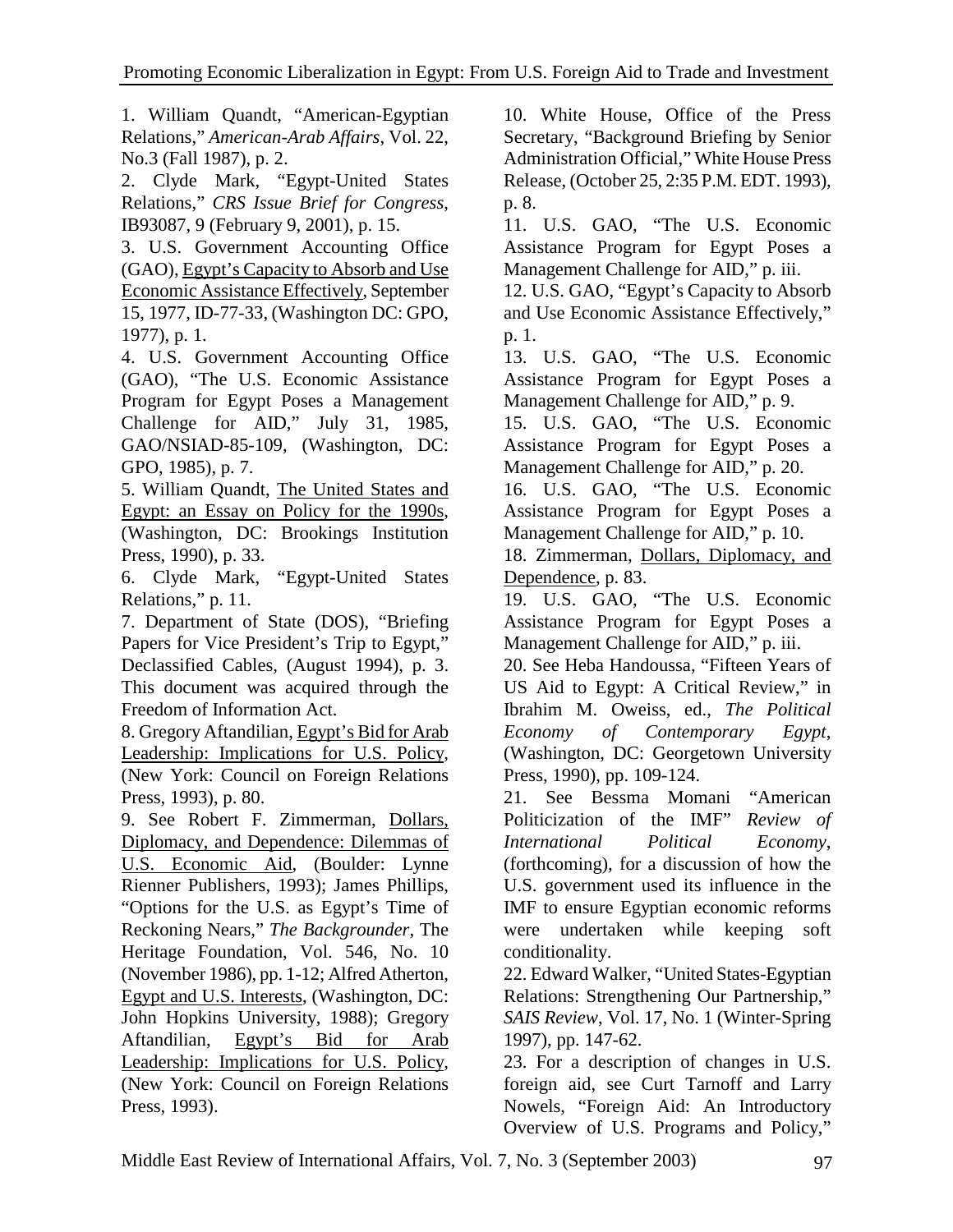*CRS Issue Brief for Congress* 98-916F, (April 6 2001), p. 9.

24. This was expressed officially in March 1992, when the Department of Defense leaked a Pentagon report entitled 'Defense Planning Guidance' to the New York Times that stated: "We [the United States] must account sufficiently for the interests of the large industrial nations to discourage them from challenging our leadership or seeking to overturn the established political or economic order...we must maintain the mechanisms for deterring potential competitors from even aspiring to a larger regional or global role," quoted from Christopher Layne, "The Unipolar Illusion: Why New Great Powers Will Rise," *International Security*, Vol. 17, No. 4 (Spring 1993), p. 6. The document also stated that "the United States should be postured [sic] to act independently when collective acts cannot be orchestrated," quoted from Patrick Tyler, "US Strategy Plan Calls for Insuring No Rivals Develop," *New York Times*, March 8 1992, p. A6.

25. See Michael Mastanduno, "Economics and Security in Statecraft and Scholarship," *International Organization*, Vol. 52, No. 4 (Autumn 1998), p. 844.

26. See Institute for National Strategic Studies, "Strategic Assessment 1996: Instruments of US Power," (Washington, DC: National Defense University, 1996), Chapter 5.

27. See Duncan Clarke, "U.S. Security Assistance to Egypt and Israel: Politically Untouchable?" *The Middle East Journal*, Vol. 51, No. 2 (Spring 1997), pp. 1-21.

28. As stated by a Congressional aide in a personal interview.

29. See Clarke, "U.S. Security Assistance to Egypt and Israel: Politically Untouchable?" p. 10.

30. U.S. Congressional Budget Office (CBO), "Enhancing US Security Through Foreign Aid," April, 1994, (Washington, DC: GPO 1994), p. xxi.

31. U.S. CBO, "Enhancing US Security Through Foreign Aid," p. 67.

32. Clarke, "U.S. Security Assistance to Egypt and Israel: Politically Untouchable?" p. 3.

33. Select members of Congress also had vested interests in maintaining aid levels to Egypt because it was tied to contracts benefiting their constituencies' interests, such as businesses, universities and U.S. farmers. See Zimmerman, Dollars, Diplomacy, and Dependence: Dilemmas of U.S. Economic Aid; Handoussa, "Fifteen Years of US Aid to Egypt: A Critical Review;" US GAO, "Foreign Assistance: AID Strategic Direction and Continued Management Improvements Needed," June GAO/T/NSIAD-93-106. (Washington, DC: GPO 1993), pp. 35-36.

34. U.S. CBO, "Enhancing US Security Through Foreign Aid," p. 67.

35. Congressional Research Service (CRS), "Regional Free Trade Partners and U.S. Interests: What's Next?" Report to Congress 95-392F, (March 13, 1995).

36. A good example of how this was to be encouraged include changes made to the economic aid program. Part of the economic assistance given to Egypt was earmarked for the Commodity Import Program (CIP), which required the Egyptian government to use the funds to purchase commodities from American government-owned enterprises (such as garbage trucks, tractors and fire trucks). Congress later privatized the CIP by making private sector commodities eligible under the program.

37. The White House, Office of the Press Secretary, "Background Briefing by Senior Administration Official," White House Press Release, (October 25 1993, 2:35 P.M. EDT). 38. Quoted in *Business Monthly*, "U.S. Ambassador at AmCham Luncheon, Egypt is Open for Business," (September 11, 1995), p. 47.

39. See *CRS*, "Regional Free Trade Partners and U.S. Interests: What's Next?"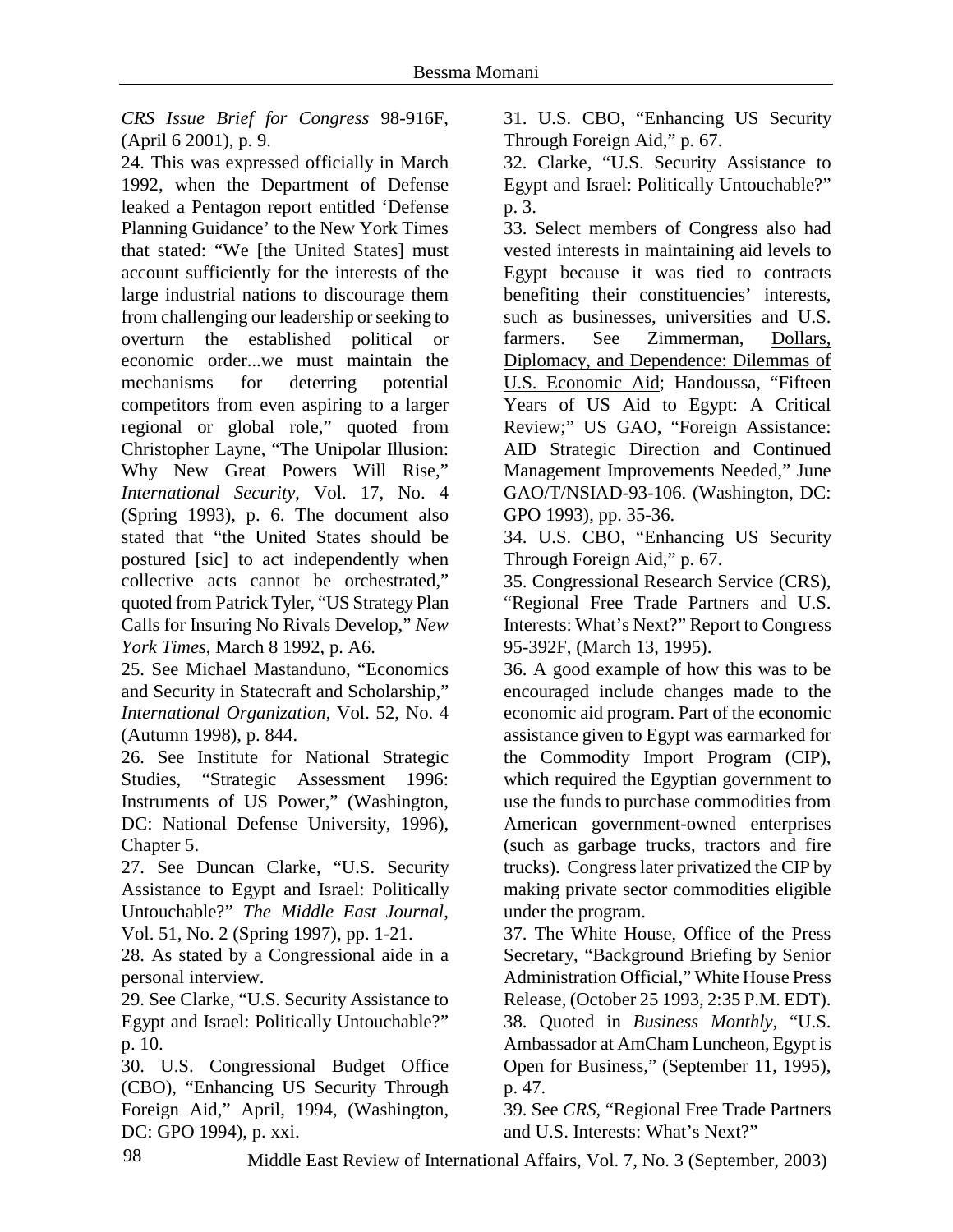40. Based on a personal interview with a former Congressional aide in March, 1999. Also see The White House, Office of the Press Secretary, "Remarks by President Clinton and President Mubarak to Press," White House Press Release, (October 16 1994 1:35 P.M. EDT).

41. U.S. Embassy, "The U.S.-Egypt Partnership for Economic Growth and Development," (Cairo: US Embassy). <http://www.usis.egnet.net>

42. Since the change in U.S. administrations, the Presidents' Council has been renamed the Business Council.

43. Presidents' Council, "Report on US-Egypt President's Council Visit to Cairo and Alexandria," mimeo, (Washington DC: Chemonics International Inc, 1999), p. i.

44. See Jon Alterman, "Egypt: Stable, But for How Long?" *Washington Quarterly*, Vol. 23, No. 4 (Autumn 2000), pp. 107-118.

45. See Paul Jabber, "Egypt's Crisis, America's Dilemma," *Foreign Affairs*, Vol. 3 (Summer 1986), pp. 960-980; Denis Sullivan, "Bureaucratic Politics in Development Assistance: The Failure of American Aid in Egypt," *Administration and Society*, Vol. 23, No. 1 (May 1991), pp. 29- 53. The term 'shadow cabinet' has been referred to in Heba Handoussa, "Fifteen Years of US Aid to Egypt: A Critical Review," in Ibrahim M. Oweiss, ed., *The Political Economy of Contemporary Egypt*, (Washington, DC: Georgetown University Press, 1990), pp. 109-124. This was similarly suggested in personal interviews with IMF staff members involved in the IMF-Egypt 1996 negotiations.

46. Quoted in *Business Monthly* "The President's Council Fired Upon By All," (May 11, 1997), p. 18.

47. Presidents' Council, "Report on US-Egypt President's Council Visit to Cairo and Alexandria," p. 34.

48. White House, Office of the Press Secretary, "President's News Conference with President Hosni Mubarak of Egypt," White House Press Release, (March 10, 1997), p. 269.

49. White House, Office of the Press Secretary, "President's News Conference with President Hosni Mubarak of Egypt."

50. White House, Office of the Press Secretary, "Joint Statement Following Meeting of Vice President Gore and President Mubarak," White House Press Release, (March 28, 1997), p. 1.

51. Based on information disclosed in personal interviews with a member of the Presidents' Council in the month of April, 2000.

52. Presidents' Council, US-Egypt President's Council; US Ambassador to Egypt, Daniel Kurtzer, in a presentation to the Egyptian Center for Economic Studies on July 18, 2000, referred to the TIFA as a "stepping stone to a FTA", found on the website of the President's Council <http://www.us-

egypt.org/FTA/Kurtzer%20FTA%20Presenta tion.ppt>. Currently in the Middle East, the United States has a FTA with Israel (signed in 1985) and Jordan (signed in October 2000).

53. United States Trade Representative, "US and Egypt Inaugural Trade and Investment Agreement," Office of the USTR Press Release 99-96, (Washington, DC: November 18, 1999)

<http://www.ustr.gov/releases/1999/11/99- 96.pdf>

54. Ahmed Galal and Robert Lawrence, Building Bridges: An Egypt-U.S. Free Trade Agreement, (Washington, DC: Brookings Institution Press, 1998), p. 9.

55. U.S. Congress, Letter to President Clinton, November 1, 2000. (Cairo: US Embassy 2000). <http://www.usegypt.org/senateletter.html>

56. "US, Egypt should consider trade pact," Reuters, [Cairo], (December 13, 2000). <http://www.arabia.com/egypt/article/print/e nglish/1,5130,8349\_Business,00.html>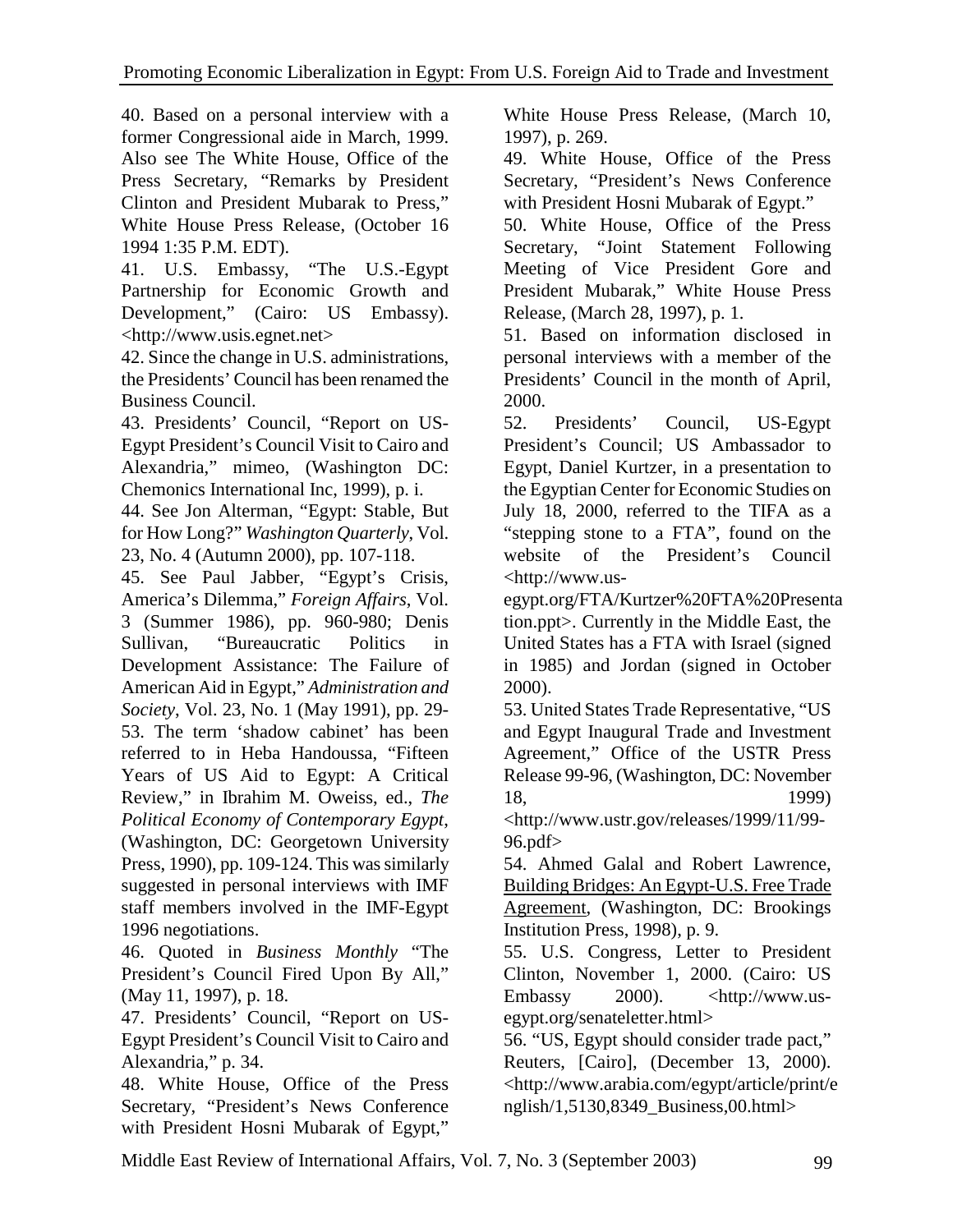57. "FTA Back in Focus" *Al-Ahram* Weekly On-line, No. 520, (February 8-14 2001). <http://www.amcham.org.eg/operation/event s/Events03/David%20Welch.asp>

58. Presidents' Council, "US-Egypt President's Council."

59. U.S. Congress, Letter to President Clinton, November 1, 2000. It was proposed that economic assistance to Egypt should decrease by 5% yearly to \$400 million in 2007. See Al-Ahram, "FTA Back in Focus." 60. Daniel Kurtzer, Presentation, US-Egypt President's Council, (July 18 2000). <http://www.us-egypt.org/ecesremarks.html> 61. Al-Ahram, "FTA Back in Focus."

62. Al-Ahram, "FTA Back in Focus."

63. According to an Egyptian government source, the Government believed that it would be best to delay signing the TRIPS agreement until it was a mandatory requirement under the WTO. Under WTO rules, least-developing countries were given a moratorium until January 1, 2006.

Although Egypt is not considered a leastdeveloping country, as classified by the WTO, Egyptian government officials believed that it could delay signing the TRIPS agreement until required by all members. The more immediate concern was fear of social unrest accompanying increases in pharmaceutical prices. The streets of Cairo were already unsettled because of renewed conflict between Israelis and Palestinians. 64. David Welch, "US Ambassador's Speech to the American Chamber of Commerce in Egypt," American Chamber of Commerce in Egypt, Cairo, May 28, 2003. <http://www.amcham.org.eg/operation/event s/Events03/David%20WelchSpeech.asp>. 65. Robert Zoellick, "Transcript of the Press Availability," Remarks at Jollie Golf Conference Center, Sharm El Sheik, Egypt,  $(June 22, 2003).$ <http://www.ustr.gov/releases/2003/06/2003- 06-22-sharm.pdf>